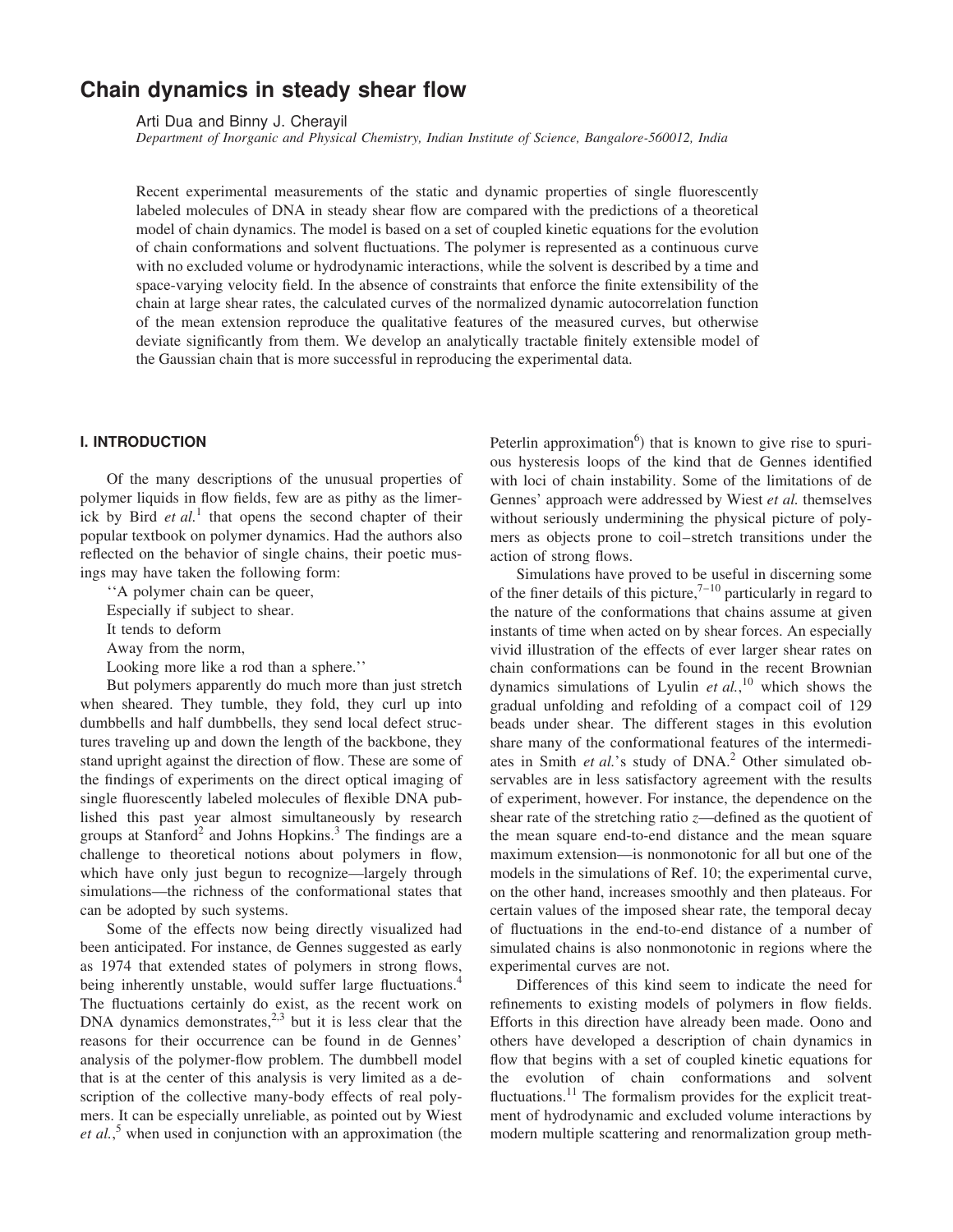ods. The polymer is typically represented as a continuous Gaussian chain of fixed chain length, while the solvent is represented by a vector field that specifies its velocity at different times and places. This kinetic theory approach is rigorous, systematic and well-controlled, but appears not to have been sufficiently tested against the kind of real data that are now becoming available and that could conceivably expose the limitations of models that fail to allow for constraints of finite extensibility. It seems appropriate therefore to confront at least some of its predictions with the results of recent experiments. To this end we apply the method to two sets of measurements from the Stanford group<sup>2</sup> that seem most congenial to a statistical mechanical analysis: the variation of chain size with flow rate, and the time dependence of the decay of conformational fluctuations for different values of the flow rate.

Section II introduces the kinetic equations that define the model. The equations are solved for the time-dependent position of an arbitrary chain segment in the limit of no excluded volume and hydrodynamic interactions. Expressions for the appropriate physical variables are constructed from this solution, and compared with the results of experiment in the steady state limit. The comparison suggests the need for improvements to the Gaussian model of the chain, which are introduced in Sec. III through a constraint that limits the amount of chain stretching. As shown in Sec. IV, the extended model is seen to provide a better description of the experimental data at large shear rates. The implications of these results are discussed in Sec. V.

# **II. DYNAMICAL EQUATIONS FOR POLYMER AND SOLVENT**

The kinetic theory formalism of Oono and others $11$  is based on equations that are similar to those that describe the critical dynamics of binary liquids under shear.<sup>12</sup> Polymer and solvent are described by coupled stochastic equations that essentially account for the balance of forces in the medium. The polymer is modeled by a continuous curve, while the solvent is modeled by a continuous velocity field. The governing equations of this system are

$$
\left(\frac{\partial}{\partial t} - \frac{1}{\zeta} \frac{\partial^2}{\partial \tau^2} - \dot{\gamma} A \cdot \right) \mathbf{c}(\tau, t) = \mathbf{v}(\mathbf{c}(\tau, t), t) + \boldsymbol{\theta}(\tau, t), \tag{1}
$$

$$
\left(\rho \frac{\partial}{\partial t} - \eta \nabla^2 \right) \mathbf{v}(\mathbf{r}, t) + \nabla P
$$
  
= 
$$
\int_0^N d\tau \delta[\mathbf{r} - \mathbf{c}(\tau, t)] \frac{\partial^2}{\partial \tau^2} \mathbf{c}(\tau, t) + \mathbf{f}(\mathbf{r}, t),
$$
 (2)

where  $c(\tau,t)$  is the spatial location at time *t* of a monomer segment on the backbone that is a distance  $\tau$  from one end of the chain,  $\mathbf{v}(\mathbf{r},t)$  is the velocity of the solvent at time *t* at the point **r**, *A* is the velocity gradient tensor that contains the details of the applied flow,  $\dot{\gamma}$  is the strain rate,  $\rho$  and  $\eta$  are, respectively, the number density and viscosity of the solvent,  $\zeta$  is the monomer friction coefficient, and  $P$  is the hydrostatic pressure. The variables  $\theta$  and **f** are stochastic variables with white noise statistics whose correlations satisfy

$$
\langle \boldsymbol{\theta}(\tau,t) \boldsymbol{\theta}(\tau',t') \rangle = \frac{2}{\zeta} \delta(\tau - \tau') \delta(t - t') \mathbf{I},
$$
 (3)

$$
\langle \mathbf{f}(\mathbf{r},t)\mathbf{f}(\mathbf{r}',t') \rangle = -2\,\eta \nabla^2 \delta(\mathbf{r}-\mathbf{r}')\,\delta(t-t')\,\mathbf{I},\tag{4}
$$

where **I** is the unit tensor. The units of the spatial variable  $c(\tau,t)$  have been chosen to eliminate factors of the Kuhn length *l*, the dimension *d*, and the Boltzmann factor  $k_B T$ from the expression for the Hamiltonian *H* of the chain, allowing it to be written in the compact form $13$ 

$$
H = \frac{1}{2} \int_0^N d\tau \left| \frac{\partial \mathbf{c}(\tau, t)}{\partial \tau} \right|^2.
$$
 (5)

In writing *H* in this form, we are explicitly assuming that excluded volume interactions are absent.

The solutions to Eqs.  $(1)$  and  $(2)$ , in component form, can be expressed in terms of a flow-modified Green's function and the static Oseen tensor,

$$
c_i(\tau, t) = c_i^0(\tau, t) + \sum_j \int_0^N d\tau_1 \int_0^t dt_1 G_{ij}(\tau, \tau_1 | t - t_1)
$$
  
× $v_j(\mathbf{c}(\tau_1, t_1), t_1), \quad i = x, y, z$  (6)

and

$$
v_i(\mathbf{r},t) = \sum_j \int d\mathbf{r}_1 T_{ij}(\mathbf{r} - \mathbf{r}_1) f_j(\mathbf{r}_1, t)
$$

$$
+ \sum_j \int_0^N d\tau_1 T_{ij} [\mathbf{r} - \mathbf{c}(\tau_1, t)] \frac{\partial^2}{\partial \tau_1^2} c_j(\tau_1, t), (7)
$$

with  $c_i^0(\tau,t)$  given by

$$
c_i^0(\tau, t) = \sum_j \int_0^N d\tau_1 G_{ij}(\tau, \tau_1 | t) c_j(\tau_1)
$$
  
+ 
$$
\sum_j \int_0^N d\tau_1 \int_0^t dt_1 G_{ij}(\tau, \tau_1 | t - t_1) \theta_j(\tau_1, t_1).
$$
 (8)

In these equations,  $c(\tau)$  is the monomer segment position at time  $t=0$ , the instant of time at which the flow is imagined to be first turned on, while  $T(\mathbf{r}-\mathbf{r}')$  is the static Oseen tensor. The Green's function  $G_{ij}$  is the solution to the following equation:

$$
\sum_{j} \left( \delta_{ij} \frac{\partial}{\partial t} - \frac{1}{\zeta} \delta_{ij} \frac{\partial^2}{\partial \tau^2} - \dot{\gamma} A_{ij} \right) G_{jk}(\tau, \tau_1 | t)
$$
  
=  $\delta_{ik} \delta(\tau - \tau_1) \delta(t).$  (9)

By inspection, it is seen to be given by

$$
G_{jk}(\tau,\tau_1|t) = [e^{jAt}]_{jk} G_0(\tau,\tau_1|t), \qquad (10)
$$

where the unperturbed Green's function  $G_0$  is the solution to

$$
\left(\frac{\partial}{\partial t} - \frac{1}{\zeta} \frac{\partial^2}{\partial \tau^2}\right) G_0(\tau, \tau_1 | t) = \delta(\tau - \tau_1) \delta(t),\tag{11}
$$

and is given by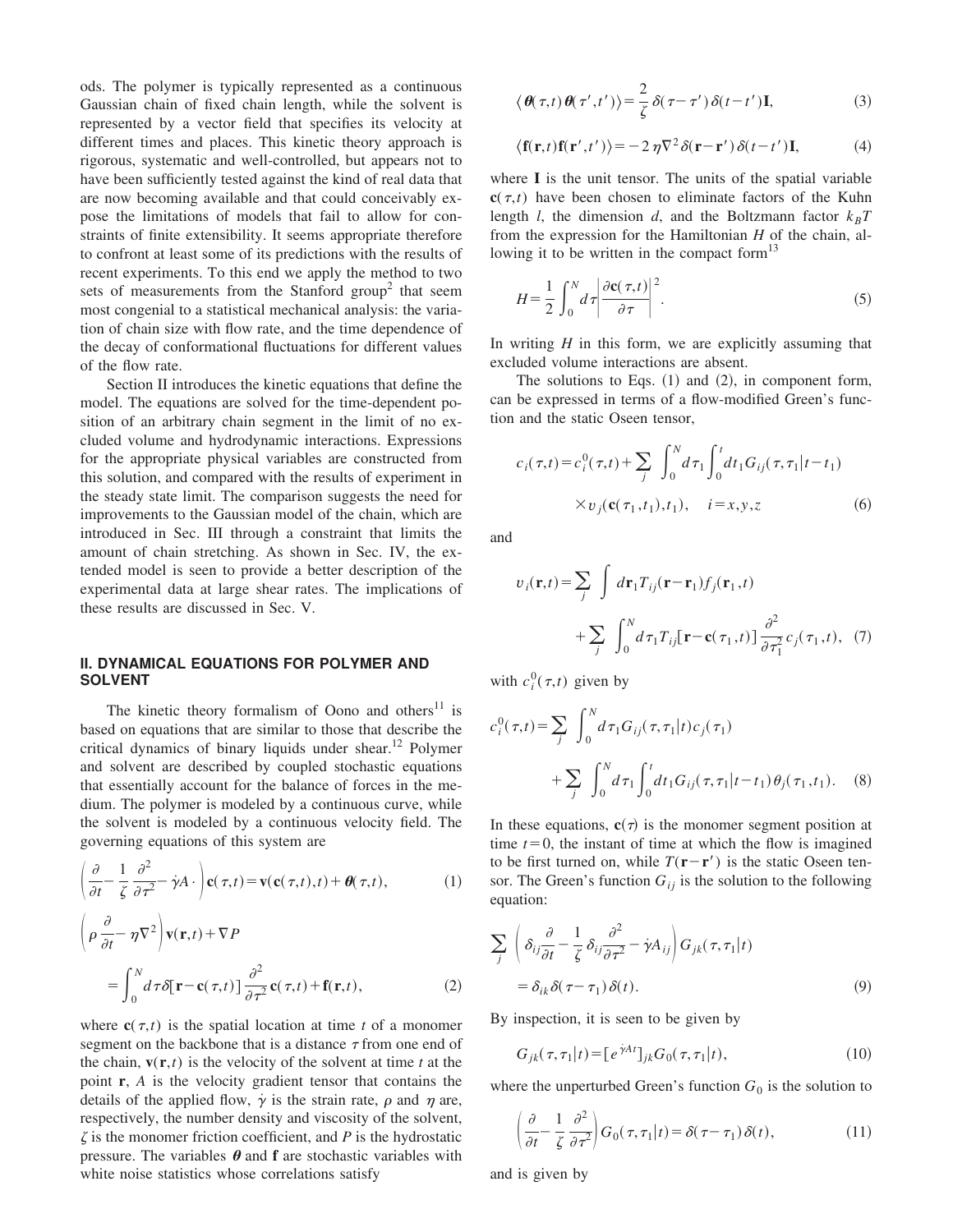$$
G_0(\tau, \tau_1 | t) = \frac{1}{N} \theta(t) \left[ 1 + 2 \sum_{p=1}^{\infty} \cos(p \pi \tau / N) \right]
$$

$$
\times \cos(p \pi \tau_1 / N) e^{-\lambda_p^2 t / \zeta} \bigg],
$$
(12)

where  $\lambda_p = p \pi/N$  and  $\theta(t)$  is the step function.

Equations  $(6)$ – $(8)$  provide the basic ingredients for calculating two of the measures of deformation derived from the experiments of Smith *et al.*<sup>2</sup> One is the dynamic autocorrelation function of the normalized chain extension, which we shall denote  $C(s)$ , and shall define as

$$
C(s) = \langle \mathbf{R}(t) \cdot \mathbf{R}(t+s) \rangle / \langle \mathbf{R}(t) \cdot \mathbf{R}(t) \rangle, \tag{13}
$$

where *s* is some arbitrary interval of time,  $\mathbf{R}(t)$  is the extension—effectively the end-to-end distance—of the chain at time *t*, i.e.,

$$
\mathbf{R}(t) \equiv \mathbf{c}(N, t) - \mathbf{c}(0, t),\tag{14}
$$

and the angular brackets denote an average over the steady state distribution of the chain. The other measured quantity is the ratio of the mean extension of the chain at a given flow rate to the contour length of the chain.

We turn first to a consideration of the quantity *C*(*s*). A few remarks here about its physical content will help motivate some of the steps that are used later in treating it. Initially, the chain is unperturbed. At some instant, which defines the zero of time, the flow is turned on. Thereafter, the chain conformation evolves, and at some later time *t*, it attains a steady stretched state. In the steady state, the chain extension fluctuates around a mean. The fluctuations tend to regress over an interval of time *s*. The projection of the extension at *s* on the initial extension at *t* averaged over the allowed states of the chain in the steady state is proportional to  $C(s)$ .  $C(s)$  will be independent of *t* if the chain had indeed been in equilibrium at *t*. In general, for the chain to be in equilibrium at *t*, *t* must be very long.

The extension of the chain at any arbitrary time can be calculated from Eqs.  $(6)$ – $(8)$ . This calculation can be simplified considerably if hydrodynamic interactions are neglected. Under these conditions,

$$
\mathbf{c}(\tau, t) = \mathbf{c}^0(\tau, t),\tag{15}
$$

with  $\mathbf{c}^0(\tau,t)$  given by Eq. (8). The neglect of hydrodynamic interactions, though serious, is not too restrictive. For one thing, such interactions are expected to become less impor- $\tan$ t as the flow increases, $4$  and for another, they are easily reintroduced into the formalism if they need to be. However, the calculations become fairly complicated when hydrodynamic interactions are included. A recent multiple scatteringrenormalization group calculation of the friction coefficient of Gaussian chains at the theta point illustrates the kind of approach that would be required to go beyond the present zeroth order approximation.<sup>14</sup>

At time  $t + s$ , then, the position of the monomer segment at  $\tau$  is given by

$$
c_i(\tau, t+s) = \sum_j \int_0^N d\tau_1 G_{ij}(\tau, \tau_1 | t+s, 0) c_j(\tau_1) + \sum_j \int_0^N d\tau_1 \int_0^{t+s} dt_1 G_{ij}(\tau, \tau_1 | t+s-t_1) \times \theta_j(\tau_1, t_1).
$$
 (16)

Were we to use this expression to calculate  $C(s)$ , we would have to calculate averages of the form  $\langle c_i(\tau_1)c_j(\tau_2) \rangle$ , where, as indicated earlier, the angular brackets denote an average with respect to the steady state distribution of the chain. But  $c_i(\tau_1)$  and  $c_j(\tau_2)$  refer to segment positions at the zero of time, when the flow has just been turned on, and the chain has not yet attained equilibrium. According to the remarks above, the steady state is reached only at some much later time *t*. So averages like  $\langle c_i(\tau_1)c_j(\tau_2) \rangle$  do not have a very convenient operational meaning. However, the position  $c_i(\tau, t+s)$  can also, presumably, be reached by evolving it from some position, say,  $\mathbf{c}(\tau,t)$ , at time *t*, where the chain *is* in the steady state. It should then follow that

$$
c_i(\tau, t+s) = \sum_j \int_0^N d\tau_1 G_{ij}(\tau, \tau_1 | t+s, t) c_j(\tau_1, t)
$$
  
+ 
$$
\sum_j \int_0^N d\tau_1 \int_t^{t+s} dt_1 G_{ij}(\tau, \tau_1 | t+s-t_1)
$$
  
 
$$
\times \theta_j(\tau_1, t_1).
$$
 (17)

If the above reasoning is correct, Eqs.  $(16)$  and  $(17)$  should be the same. It is easily verified that they are by substituting Eq.  $(6)$  into Eq.  $(17)$ , and carrying out a few steps of algebra using the relation  $exp(A)exp(B)=exp(A+B)$  for commuting operators *A* and *B*, and the relation

$$
\int_0^N d\tau_1 G_0(\tau, \tau_1 | a) G_0(\tau_1, \tau' | b) = G_0(\tau, \tau' | a + b) \tag{18}
$$

for the Green's function of the unperturbed chain.

The coordinate averages that would result from using Eq. (17) in the definitions of  $\mathbf{R}(t)$  and  $C(s)$  are in a form that renders the meaning of the steady state averages transparent. When Eq.  $(17)$  is thus used, one finds, after averaging over the Gaussian random variable  $\theta(\tau,t)$ , that  $C(s)$  can be written as

$$
C(s) = C_1 - C_2 - C_3 + C_4, \tag{19}
$$

where

$$
C_1 = \sum_{ij} \int_0^N d\tau_1 G_{ij}(N, \tau_1 | s) \langle c_j(\tau_1, t) c_i(N, t) \rangle, \qquad (20)
$$

$$
C_2 = \sum_{ij} \int_0^N d\tau_1 G_{ij}(N, \tau_1 | s) \langle c_j(\tau_1, t) c_i(0, t) \rangle, \qquad (21)
$$

$$
C_3 = \sum_{ij} \int_0^N d\tau_1 G_{ij}(0, \tau_1 | s) \langle c_j(\tau_1, t) c_i(N, t) \rangle, \qquad (22)
$$

$$
C_4 = \sum_{ij} \int_0^N d\tau_1 G_{ij}(0, \tau_1 | s) \langle c_j(\tau_1, t) c_i(0, t) \rangle.
$$
 (23)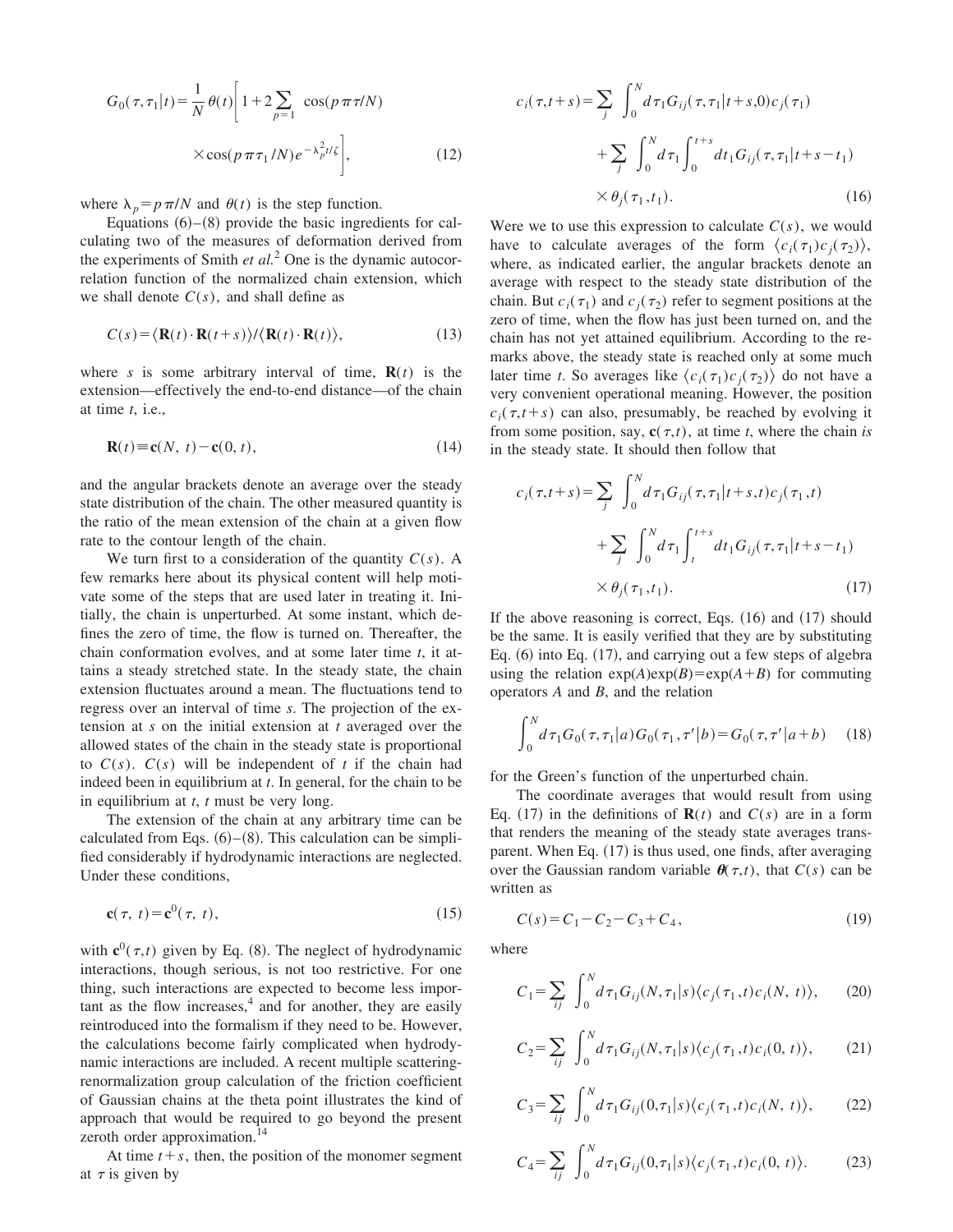To calculate the averages that appear on the right-hand sides of these equations we shall use the Smoluchowski equation for the evolution of the probability distribution  $P({\bf c}(\tau,t))$  of the chain,<sup>15</sup>

$$
\frac{\partial P}{\partial t} = \frac{1}{\zeta} \sum_{i} \int_{0}^{N} d\tau \frac{\delta^{2} P}{\delta c_{i}(\tau)^{2}} + \frac{1}{\zeta} \sum_{i} \int_{0}^{N} d\tau \frac{\delta}{\delta c_{i}(\tau)}
$$

$$
\times P \frac{\delta H}{\delta c_{i}(\tau)} - \sum_{ij} \int_{0}^{N} d\tau \frac{\delta}{\delta c_{i}(\tau)} A_{ij} c_{j}(\tau) P. \tag{24}
$$

The calculation proceeds by first rewriting this equation in terms of a set of normal or Rouse modes  $\{\xi_p\}$ , which are related to the original coordinate variables  $\{\mathbf{c}(\tau)\}\$  by

$$
\mathbf{c}(\tau) = \sqrt{\frac{2}{N}} \sum_{p=1}^{N-1} \xi_p \cos(p \pi \tau / N) \tag{25}
$$

and by

$$
\xi_p = \sqrt{\frac{2}{N}} \int_0^N d\,\tau \mathbf{c}(\,\tau) \cos(p\,\pi\,\tau/N). \tag{26}
$$

(For convenience, we are ignoring a  $p=0$  mode that corresponds to the center-of-mass motion of the chain.) The transformed Smoluchowski equation is easily shown to be

$$
\frac{\partial P}{\partial t} = \frac{1}{\zeta} \sum_{p} \sum_{i} \frac{\delta^{2} P}{\delta \xi_{pi}^{2}} + \frac{1}{\zeta} \sum_{p} \sum_{i} \frac{\delta}{\delta \xi_{pi}} P \frac{\delta H}{\delta \xi_{pi}}
$$

$$
- \sum_{p} \sum_{ij} \frac{\delta}{\delta \xi_{pi}} A_{ij} \xi_{pj} P. \tag{27}
$$

If this expression is multiplied by  $\xi_{pi} \xi_{qi}$  and then integrated over all  $\{\xi_p\}$ , one can derive the the following rate equation for  $\xi_{pi} \xi_{qi}$  averaged over the distribution *P* (the average being denoted by an overbar),

$$
\frac{\partial}{\partial t} \overline{\xi_{pi} \xi_{qj}} = \frac{2}{\zeta} \delta_{pq} \delta_{ij} - \frac{1}{\zeta} (\lambda_p^2 + \lambda_q^2) \overline{\xi_{pi} \xi_{qj}} + \sum_k A_{jk} \overline{\xi_{qk} \xi_{qi}},
$$
\n
$$
(28)
$$

where  $\lambda_p \equiv p \pi/N$ . In the steady state limit,  $\partial \overline{\xi_{pi}} \xi_{qi}/\partial t = 0$ , from which it follows that

$$
\langle \xi_{pi} \xi_{qj} \rangle = \frac{\zeta}{\lambda_p^2 + \lambda_q^2} \left[ \frac{2}{\zeta} \delta_{pq} \delta_{ij} + \sum_k A_{jk} \langle \xi_{qk} \xi_{pi} \rangle + \sum_k A_{ik} \langle \xi_{pk} \xi_{qj} \rangle \right].
$$
\n(29)

When *A* describes steady shear flow, i.e., when *A* is given  $by<sup>1</sup>$ 

$$
A = \begin{pmatrix} 0 & 1 & 0 \\ 0 & 0 & 0 \\ 0 & 0 & 0 \end{pmatrix}, \tag{30}
$$

the dyadic  $\langle \xi_p \xi_q \rangle$  is easily constructed. It is given by

$$
\langle \xi_p \xi_q \rangle = \frac{2}{\zeta} \delta_{pq} D_{pq} \begin{pmatrix} 1 + 2 \dot{\gamma}^2 D_{pq}^2 & \dot{\gamma} D_{pq} & 0 \\ \dot{\gamma} D_{pq} & 1 & 0 \\ 0 & 0 & 1 \end{pmatrix}, \qquad (31)
$$

where  $D_{pq} = \zeta/(\lambda_p^2 + \lambda_q^2)$ ). The analogous dyadic where  $D_{pq} = \zeta/(\lambda_p^2 + \lambda_q^2)$ . The analogous dyadic  $\langle c(\tau,t)c(\tau',t) \rangle$  in the original variables can be written in terms of the matrix elements of Eq.  $(31)$  using Eq.  $(25)$ . When the matrix elements of  $\langle \mathbf{c}(\tau,t) \mathbf{c}(\tau',t) \rangle$  are used in Eqs.  $(20)$ – $(23)$  along with the definition of the Green's function  $G_{ii}$ , and the simple integrals over the contour variables are carried out, one finds, for example, that

$$
C_1 = \frac{2}{N} \sum_{pq} \sum_{ij} \left[ e^{\gamma A s} \right]_{ij} (-1)^{p+q} \langle \xi_{pi} \xi_{qj} \rangle e^{-\lambda_p^2 s/\zeta}, \quad (32)
$$

similar relations being obtained for the functions  $C_2$ ,  $C_3$ , and  $C_4$ . These relations are substituted into Eq.  $(19)$  defining  $C(s)$  together with Eq.  $(31)$  and the relation

$$
e^{\dot{\gamma}As} = \begin{pmatrix} 1 & \dot{\gamma}s & 0 \\ 0 & 1 & 0 \\ 0 & 0 & 1 \end{pmatrix}
$$
 (33)

for the case of steady shear flow to produce, finally

$$
C(s) = \frac{24N}{\pi^2} \sum_{p=1,3,5...} \frac{1}{p^2} e^{-p^2 s/(N^2 \zeta/\pi^2)} \left[ 1 + \frac{\dot{\gamma}^2 s (N^2 \zeta/\pi^2)}{6p^2} + \frac{\dot{\gamma}^2 (N^2 \zeta/\pi^2)^2}{6p^4} \right].
$$
 (34)

This is the sought for expression for the dynamical correlation function of the chain extension, but to compare it to experiment we shall do two additional things; the first is to retain only the lowest  $p=1$  mode (corrections from the higher modes can be shown numerically and analytically<sup>16</sup> to be small), and the other is to introduce dimensionless parameters. The combination of variables  $\dot{\gamma}$ *s* is naturally dimensionless, and will be left as such. The combination of variables  $N^2 \zeta / \pi^2$  is proportional to the longest relaxation time of the polymer;<sup>15</sup> the product of this relaxation time with  $\dot{\gamma}$  is a dimensionless number that we shall identify with the Weissenberg number Wi introduced in the measurements of Smith *et al.*<sup>2</sup> In terms of these dimensionless parameters, the normalized  $C(s)$  becomes

$$
\frac{C(s)}{C(0)} = e^{-\frac{1}{\gamma s/\text{Wi}}}\left[1 + \frac{\dot{\gamma}s \text{ Wi/6}}{1 + \text{Wi}^2/6}\right],\tag{35}
$$

which is one of the key results of this paper.

Figure 1 shows a plot of  $C(s)/C(0)$  vs  $\dot{\gamma}s$  for different values of Wi. Also shown in the figure are actual experimental data points from Ref. 2. As is evident, the theoretical curves do a reasonable job of reproducing the overall trends in the experimental data, but they are quantitatively inaccurate, especially at high shear rates. We believe that at least one of the reasons for the discrepancies has to do with using a Gaussian model for the chain, thus neglecting the constraints on real polymers that prevent them from being stretched indefinitely. In the next section, we test this idea by modifying the above formalism to include, rather crudely, the effects of finite extensibility.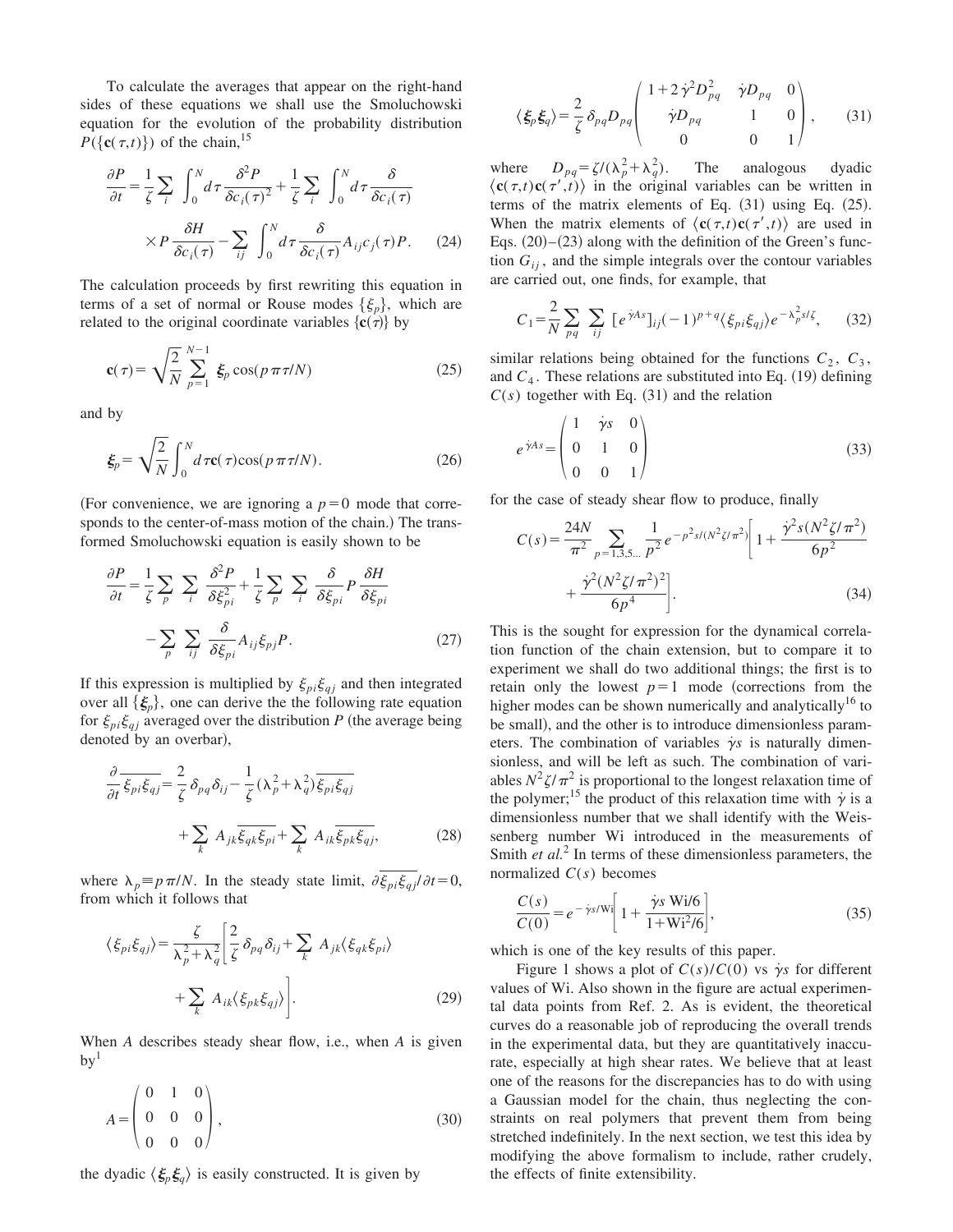

FIG. 1. The normalized dynamic autocorrelation function of the chain extension vs the dimensionless shear rate  $\gamma s$  for the Gaussian model of the chain as calculated from Eq.  $(35)$ . The full lines are the theoretical curves, while the symbols denote the experimental data points of Ref. 2;  $\circlearrowleft$ , Wi  $\gamma = 1.3, \ \dot{\gamma} = 0.2; \ \Box, \ \text{Wi} = 6.3, \ \dot{\gamma} = 1.0; \ \ast, \ \text{Wi} = 19, \ \dot{\gamma} = 3.0; \ \triangle, \ \text{Wi} = 19, \ \dot{\gamma} = 1.0; \ \dot{\gamma} = 1.0; \ \dot{\gamma} = 1.0; \ \dot{\gamma} = 1.0; \ \dot{\gamma} = 1.0; \ \dot{\gamma} = 1.0; \ \dot{\gamma} = 1.0; \ \dot{\gamma} = 1.0; \ \dot{\gamma} = 1.0; \ \dot{\gamma} = 1.0; \ \dot{\gamma} = 1.$  $=1.0$ . From left to right, the theoretical curves correspond to Wi values of 1.3, 6.3, and 19, respectively.

A final remark before proceeding further. Exactly the same expression for  $C(s)$  as derived in Eq.  $(35)$  can be obtained if the operation defined by  $\langle \cdots \rangle$  is identified with the average over the initial unperturbed distribution of the chain and the limit  $t \rightarrow \infty$  is taken at the end of the calculations. The approach we have taken here seems more closely to correspond to the sequence of operations that define the actual experimental measurements; it also appears to be more easily adapted to include the kinds of effects that are discussed in the next section.

#### **III. A FINITELY EXTENSIBLE CHAIN MODEL**

The Gaussian chain model we have been using up to this point can be thought of as an elastic spring obeying Hooke's Law for all values of an applied force. This effectively means that the spring can be stretched indefinitely without breakage. Real polymers do not, of course, behave this way, although for small extensions of the chain, they do indeed show Hookean response. In this linear regime, the spring constant *b* of the chain can be identified with the coefficient of the connectivity term in the Hamiltonian  $H$  of Eq.  $(5)$ ;  $b$  is thus  $3k_B T/l^2$  in original units, or unity in the present, redefined units. If *H* is more faithfully to describe the behavior of real chains, it should allow for the effects of local inextensibility. Continuum models of chain conformations that do this (essentially by introducing delta function constraints on the magnitudes of the tangent vectors at each point along the chain backbone) are well-known,<sup>17</sup> but they are difficult to treat rigorously under conditions of imposed flow. A physically plausible alternative to this approach is the use of a flow-dependent spring constant *b* in the chain Hamiltonian. For a polymer model employing discrete extendable bonds, one modification to *b* that accounts for non-Hookean response is the following so-called FENE ansatz,

$$
b = \frac{1}{1 - l_i^2 / l_m^2},\tag{36}
$$

where  $l_i$  is the bond length of the *i*th bond at the prevailing kinematic conditions and  $l_m$  is the maximum extension of the bond. Clearly, *l <sup>i</sup>* can never achieve its full extension unless the applied force is infinitely large. By imposing such a penalty on stretching, the chain is effectively prevented from assuming configurations that extend it unphysically.

As a practical matter,  $b$  in Eq.  $(36)$  is often replaced by the more tractable

$$
b = \frac{1}{1 - \langle l_i^2 \rangle / l_m^2},\tag{37}
$$

which *preaverages* the instantaneous bond extension.<sup>6</sup>

The above considerations suggest the following simple generalization of the earlier Gaussian model as a means of introducing size constraints into the problem,

$$
H = \frac{b}{2} \int_0^N d\tau \left| \frac{\partial \mathbf{c}(\tau)}{\partial \tau} \right|^2 \tag{38}
$$

with *b* defined by

$$
b = \frac{1 - \langle R^2 \rangle_0 / \langle R^2 \rangle_m}{1 - \langle R^2 \rangle / \langle R^2 \rangle_m},\tag{39}
$$

where  $\langle R^2 \rangle$  is the mean square end-to-end distance of the *chain* (not bond) in the steady state for a given shear rate,  $\langle R^2 \rangle_0$  is the mean square end-to-end distance in the absence of shear, and  $\langle R^2 \rangle_m$  is the maximum *observed* value of the mean square end-to-end distance under shear.  $({\langle R^2 \rangle}_m^{1/2}$  is therefore *not* simply the contour length *L*, which is the maximum *theoretical* extension of the chain. In defining  $\langle R^2 \rangle_m$  in this way, we are taking note of experimental data—to be discussed later—that show that even under very high rates of shear, the chain is far from being fully extended.)

The above modification of the chain Hamiltonian is entirely ad hoc, but in the same way as Eq.  $(37)$ , it is designed to recover the Gaussian value of the spring constant at zero shear rates and to ensure the finiteness of the chain at very large shear rates.

*b* is initially unknown because it contains the unknown parameter  $\langle R^2 \rangle$ . However,  $\langle R^2 \rangle$  itself can be separately expressed in terms of *b* (as we shall see), thereby allowing  $\langle R^2 \rangle$  $(a<sub>nd</sub> by extension  $b$ ) to be calculated self-consistently. It is$ this circumstance that motivates the use of the mean size of the chain in *b* rather than the more traditional mean size of the bond. This new model of the chain is identical to the old except for the added presence of an as yet unknown numerical coefficient in the chain Hamiltonian. (The coefficient does not merely rescale the Gaussian chain results, since *b* depends nonlinearly on the flow through  $\langle R^2 \rangle$ .) In terms of the other variables in the theory, however, the only effect of this coefficient is to change  $G_0$  [Eq.  $(12)$ ] to

$$
G_0(\tau, \tau' | t) = \frac{1}{N} \theta(t) \left[ 1 + 2 \sum_{p=1}^{\infty} \cos(p \pi \tau / N) \right]
$$

$$
\times \cos(p \pi \tau' / N) e^{-\lambda_p^2 t / (\zeta / b)} \left| \right]
$$
(40)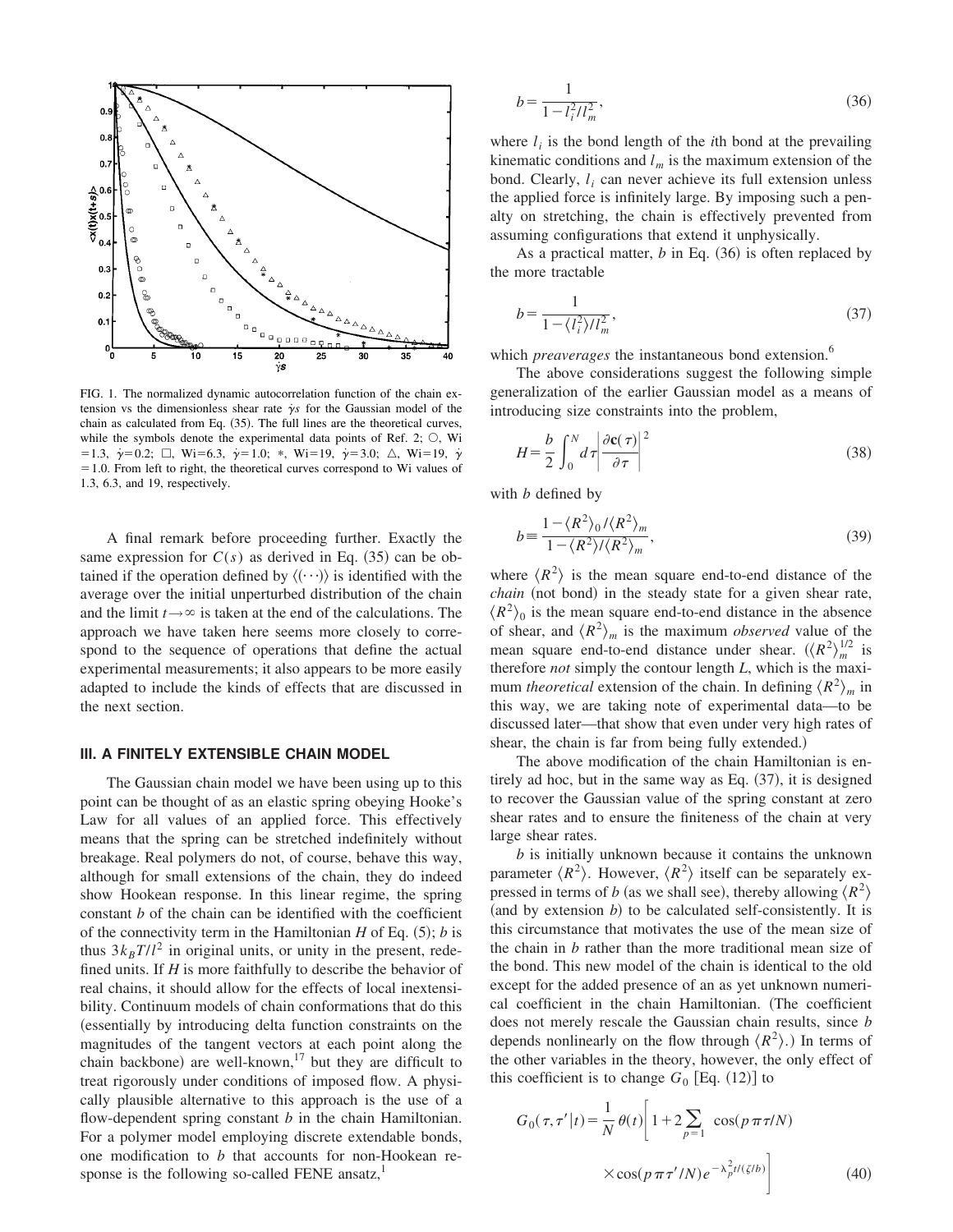and—if the algebra that leads from Eq.  $(24)$  to Eq.  $(31)$  is repeated—to change the factor  $D_{pa}$  to

$$
D_{pq} = \frac{\zeta}{b(\lambda_p^2 + \lambda_q^2)}.
$$
\n(41)

The new expression for  $C(s)$  can therefore be summarily constructed; in dimensionless variables and with neglect of all but the lowest Rouse mode, it is

$$
\frac{C(s)}{C(0)} = e^{-\dot{\gamma}bs/Wi} \bigg[ 1 + \frac{\dot{\gamma}s \text{ Wi/6}b}{1 + \text{Wi}^2/6b^2} \bigg].
$$
 (42)

It remains to determine the unknown spring constant *b*. We do so by calculating the mean square steady state endto-end distance of the chain,  $\langle R^2 \rangle$ , (which in the terminology we have been using before is simply the mean square extension of the chain) using the Hamiltonian of Eq. (38).  $\langle R^2 \rangle$  is calculated from the expression,

$$
\langle R^2 \rangle = \langle (\mathbf{c}(N,t) - \mathbf{c}(0,t))^2 \rangle
$$
  
=  $\langle \mathbf{c}(N,t)^2 + \mathbf{c}(0,t)^2 - 2\mathbf{c}(N,t) \cdot \mathbf{c}(0,t) \rangle.$  (43)

As before, the coordinate correlation functions in this expression can be derived from the corresponding correlation functions involving the Rouse modes  $\{\xi\}$ , which in turn can be obtained from the matrix elements of Eq.  $(31)$  by amending them to incorporate the factor of *b* coming from the Hamiltonian  $H$  of the finitely extensible chain [Eq.  $(38)$ ]. In this way, it is easily shown that

$$
\langle R^2 \rangle = \frac{8}{Nb} \sum_{p=1,3,5\ldots} \left[ \frac{3}{\lambda_p^2} + \frac{\dot{\gamma}^2 \zeta^2}{2b^2 \lambda_p^6} \right]. \tag{44}
$$

Had the spring constant in this expression been unity, as in our original Gaussian model, the steady end-to-end distance *R* would have a correction to the leading Gaussian result that scaled as  $N^5$ , which is unphysical. (A similar unphysical limit is encountered in Schulman and Gaveau's investigation of charged polymers. $^{18}$ )

When *b* is given by Eq. (39), we find instead that  $\langle R^2 \rangle$  is given implicitly by the equation

$$
\frac{z}{\alpha} = \frac{1-z}{1-\alpha} + A W i^2 \frac{(1-z)^3}{(1-\alpha)^3},\tag{45}
$$

where  $z = \langle R^2 \rangle / \langle R^2 \rangle_m$ ,  $\alpha = \langle R^2 \rangle_0 / \langle R^2 \rangle_m$ , and  $A = \pi^4/720$ . In deriving this expression, we have made use of the results  $\sum_{p=1}^{\infty} (2p-1)^{-2} = \pi^2/8$  and  $\sum_{p=1}^{\infty} (2p-1)^{-6} = \pi^6/960$ . Equation  $(45)$  is a cubic equation in *z*, and its coefficients are such that it has one real root and a pair of complex conjugate roots. If only the real root is retained as being physically meaningful, one can show that  $19$ 

$$
z = \frac{\langle R^2 \rangle}{\langle R^2 \rangle_m} = 1 - \frac{1 - \alpha}{(2A \text{ Wi}^2 \alpha)^{1/3}} \{ [1 - \sqrt{1 + 4/27A \text{ Wi}^2 \alpha} ]^{1/3} + [1 + \sqrt{1 + 4/27A \text{ Wi}^2 \alpha}]^{1/3} \}.
$$
 (46)

The spring constant thus becomes



FIG. 2. The mean fractional extension of the chain vs Wi as calculated from Eq. (46) using  $\langle R^2 \rangle_m^{1/2}/L = 0.5$  and  $\alpha = 0.01$ . The symbols denote the experimental data points of Ref. 2;  $\circlearrowright$ , viscosity  $\eta$ =60 cP,  $\Box$ ,  $\eta$ =220 cP.

$$
b = \frac{(2A \text{ Wi}^2 \alpha)^{1/3}}{[1 - \sqrt{1 + 4/27A \text{ Wi}^2 \alpha}]^{1/3} + [1 + \sqrt{1 + 4/27A \text{ Wi}^2 \alpha}]^{1/3}}.
$$
\n(47)

It is easily verified that  $\langle R^2 \rangle \rightarrow \langle R^2 \rangle_0$  as Wi→0, and that  $\langle R^2 \rangle \rightarrow \langle R^2 \rangle_m$  as Wi $\rightarrow \infty$ . Similarly, *b* $\rightarrow$ 1 as Wi $\rightarrow$ 0, and *b*  $\rightarrow \infty$  as Wi $\rightarrow \infty$ .

#### **IV. COMPARISON WITH EXPERIMENT**

The two sets of experimental data from the Smith *et al.* study<sup>2</sup> that we shall compare with our analytical results are the mean fractional extension of the chain as a function of Wi and the dynamical correlation function of the chain extension as a function of time.

#### **A. The static chain extension**

The authors of Ref. 2 have determined the mean extension *x* of single DNA molecules for different values of the Weissenberg number Wi. The results have been expressed in terms of the mean fractional extension *x*/*L*, where *L* is the contour length of the chain. The graph of *x*/*L* vs Wi is found to be a smoothly increasing function of Wi that saturates around 0.4–0.5 for Wi in the vicinity of 100. The chain therefore never achieves its full extension *L* no matter how high the shear. If  $\langle R^2 \rangle^{1/2}$  in Eq. (46) is identified with the experimentally measured mean extension  $x$ , Eq.  $(46)$  effectively describes the variation of *x*/*L* with Wi once the lefthand side of the expression is multiplied and divided by  $L^2$ . When re-expressed in terms of  $x/L$ , Eq.  $(46)$  contains two unknown parameters,  $\langle R^2 \rangle_m^{1/2}/L$  and  $\langle R^2 \rangle_0^{1/2}/L$  (or equivalently,  $\langle R^2 \rangle_m^{1/2}/L$  and  $\alpha$ ). From Fig. 4 of Ref. 2, we estimate that  $\langle R^2 \rangle_m^{1/2}/L \approx 0.5$ , and that  $\langle R^2 \rangle_0^{1/2}/L \approx 0.05$ . Using these values in Eq.  $(46)$ , we can determine  $x/L$  vs Wi, which is shown in Fig. 2 along with experimental data points taken from Ref. 2.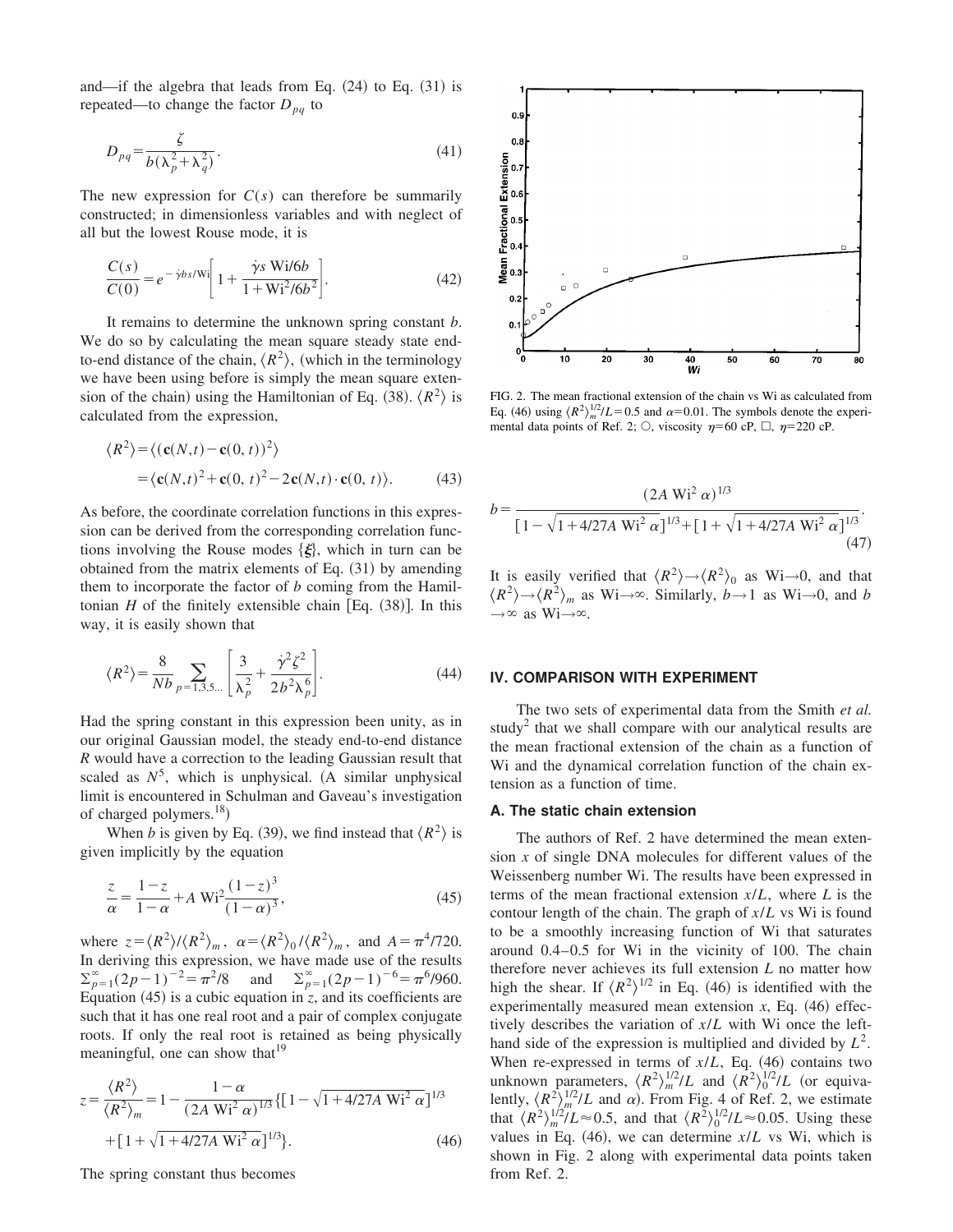

FIG. 3. The normalized dynamic autocorrelation function of the chain extension vs the dimensionless shear rate  $\gamma$ s for the finitely extensible Gaussian chain as calculated from Eq.  $(42)$  with the spring constant *b* determined from Eq. (47). The parameter  $\langle R^2 \rangle_m^{1/2}/L$  is set to 0.5, while  $\alpha$  is set to 0.01. The symbols represent the same set of experimental data points as shown in Fig. 1. The theoretical curves are calculated for the same Wi values used in Fig. 1, with Wi increasing from left to right.

### **B. The dynamic chain extension**

Figure 3 shows the normalized autocorrelation function of the chain extension,  $C(s)/C(0)$ , as calculated from Eq. (42) using Eq. (47) for *b* with  $\alpha$  set to 0.01  $\alpha$  $= \langle R^2 \rangle_0 / \langle R^2 \rangle_m \approx (0.05/0.5)^2$ . The calculated curves (full lines) are overlaid on the experimental curves of Ref. 2. As is evident, the introduction of finite extensibility into the Gaussian model of the polymer does provide some improvements over the purely Gaussian model, but there still remain non-negligible differences between the experimental and theoretical curves. However, the theoretical curve is sensitive to the value chosen for the parameter  $\alpha$ , which we have currently estimated from experiment, and which is therefore subject to some degree of uncertainty. For instance, it is not entirely clear if the value of 0.05 that we have read off from Fig. 4 of Ref. 2 is indeed the best estimate of the parameter  $\langle R^2 \rangle_0^{1/2}/L$ . The estimate is certainly consistent with the reported values of the chain's contour length and unperturbed end-to-end distance  $(22 \mu m$  and 1  $\mu m$ , respectively). But the end-to-end distance itself is not entirely consistent with an earlier measurement of the unperturbed radius of gyration, which was found to be 0.73  $\mu$ m,<sup>20</sup> a figure that would predict a value of 1.8  $\mu$ m for the end-to-end distance. The figure of 22  $\mu$ m for the contour length is also approximate, though to what extent is not clear. If the DNA were unlabeled, for instance, it would be 16.3  $\mu$ m.<sup>21</sup> With this value of *L*, and an end-to-end distance of 1.8  $\mu$ m, the parameter  $\langle R^2 \rangle_0^{1/2}/L$ could be as high as 0.1. If, further,  $\langle R^2 \rangle_m^{1/2}/L$  were estimated to be  $0.4$  rather than  $0.5$  (both figures have been suggested by Smith *et al.*),  $\alpha$  could potentially be in the region of 0.1, although this would likely represent an upper limit. With this value of  $\alpha$ , the calculated decay curve of the autocorrelation of the chain extension is more nearly in agreement with the measured curves, as shown in Fig. 4. These latter values of



FIG. 4. The curves shown here have been determined in the same way as those in Fig. 3, the only difference being that  $\langle R^2 \rangle_m^{1/2}/L$  has the value 0.4 and  $\alpha$  has the value 0.1. The symbols have the same significance as the symbols in Figs. 1 and 3. Wi values for the theoretical curves are the same as those in Figs. 1 and 3, the direction of increase also being the same.

 $\langle R^2 \rangle_m^{1/2}/L$  and  $\alpha$  also improve the agreement between the calculated and experimental curves of *x*/*L* vs Wi, as shown in Fig. 5.

## **V. DISCUSSION**

Advances in experimental and numerical techniques have added several new wrinkles to what had been for some time the fairly quiescent field of polymer-flow interactions. Among other things, fresh measurements of the behavior of *single* chains in different kinds of flow at flow rates that greatly surpass the limits achieved earlier reveal a plethora of novel conformational changes to the chain as it uncoils under the action of shear forces. Numerical simulations of related systems are beginning to see evidence of many of the same changes, as well as others that do not as yet echo the results



FIG. 5. The mean fractional extension of the chain vs Wi as calculated from Eq. (46) using  $\langle R^2 \rangle_m^{1/2}/L = 0.4$  and  $\alpha = 0.1$ . The symbols represent the same set of experimental data points as shown in Fig. 2.